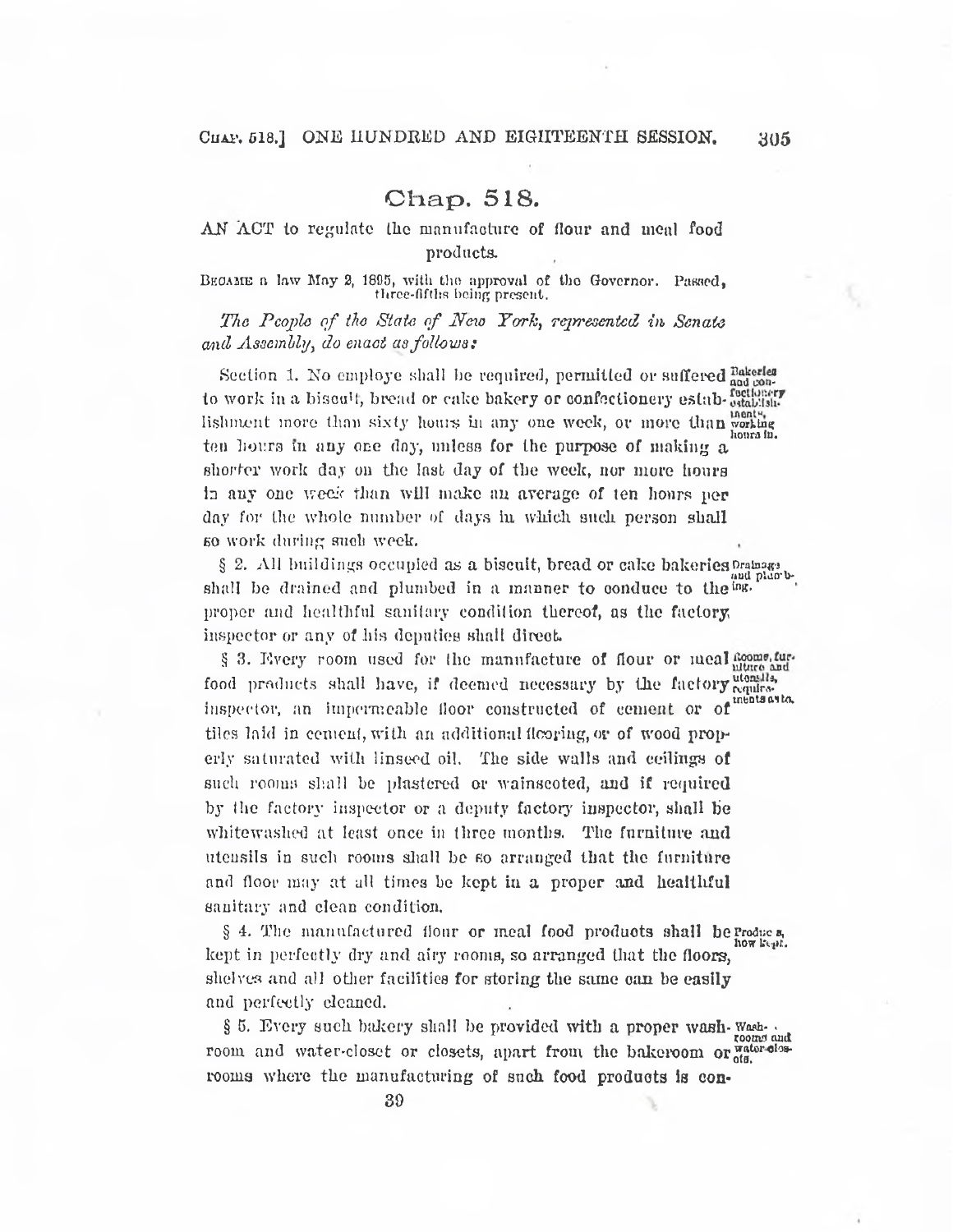$\mathcal{C}_\mu$ 

ducted; and no water-closet, earth-closet, privy or ash-pit shall be within or communicate directly with the bakeroom of any bakery, hotel or public restaurant.

Blooping: places.

§ 6. The sleeping places for the persons employed in a bakery shall be separate from the room or rooms where flour or meal food products are manufactured or stored.

Violation of act, otc.

§ 7. Any person who violates any of the provisions of this act, or refuses to comply with any requirement of the factory inspector or a deputy factory inspector, as provided herein, shall be guilty of a misdemeanor, and on conviction shall be punished by a fine of not less than twenty or more than fifty dollars for a first offense, and not less than fifty nor more than one hundred dollars for a second offense, or imprisonment for not more than ten days, and for a third offense by a fine of not loss than two hundred and fifty dollars and not more than thirty days' imprisonment

§ 8 For the purpose of enforcing this act and of chapter four

Additional<br>deputy factor

 hundred and nine of the lavs of eighteen hundred and eighty-six, **Inspectors**, inhurbed and uine of the must of eighteen numered and eighty-six,<br>and acts amendatory thereof, the factory inspector may appoint four additional deputies, each of whom shall receive an annual salary of one thousand two hundred dollars, together with his necessary traveling and other expeuses incurred in discharging the duties of his office, payable monthly by the treasurer on the luties of his office, payable monthly by the treasurer on the<br>ant of the comptroller, upon proper vouchers approved by<br>factory inspector. Under the direction of the factory<br>refer such dopping shall inspect all beforing and warrant of the comptroller, upon proper vouchers approved b<sup>y</sup> Inspection of bakerles inspector, such deputies shall inspect all bakeries and see that the provisions of this act and of chapter four hundred and nine of the laws of eighteen hundred and eighty-six, and the acts Powers and amendatory thereof, are observed therein. Such deputies shall have all the powers and duties of the deputy inspectors and shall be amenable to the supervision and control of the factory Inspector the same as the deputy factory inspectors appointed under chapter four hundred and nine of th<sup>e</sup> law<sup>s</sup> of eighteen hundred and eighty-six, and the acts amendatory thereof.

§ 9. The owner, agent or lessee of any property affected by the  $\frac{\text{compl}}{\text{area with}}$  S 9. The owner, agent or lessee of any property affected by the second provisions of sections two, three or five of this act shall, within sixty days after the service of a notice requiring any alterations Noticos, to be made in or upon such premises, comply therewith, and hoy made<br>and served, such notice shall be in writing and may be served upon such such notice shall be in writing and may be served upon such owner, agent or lessee, either personally or by mail, and a notice